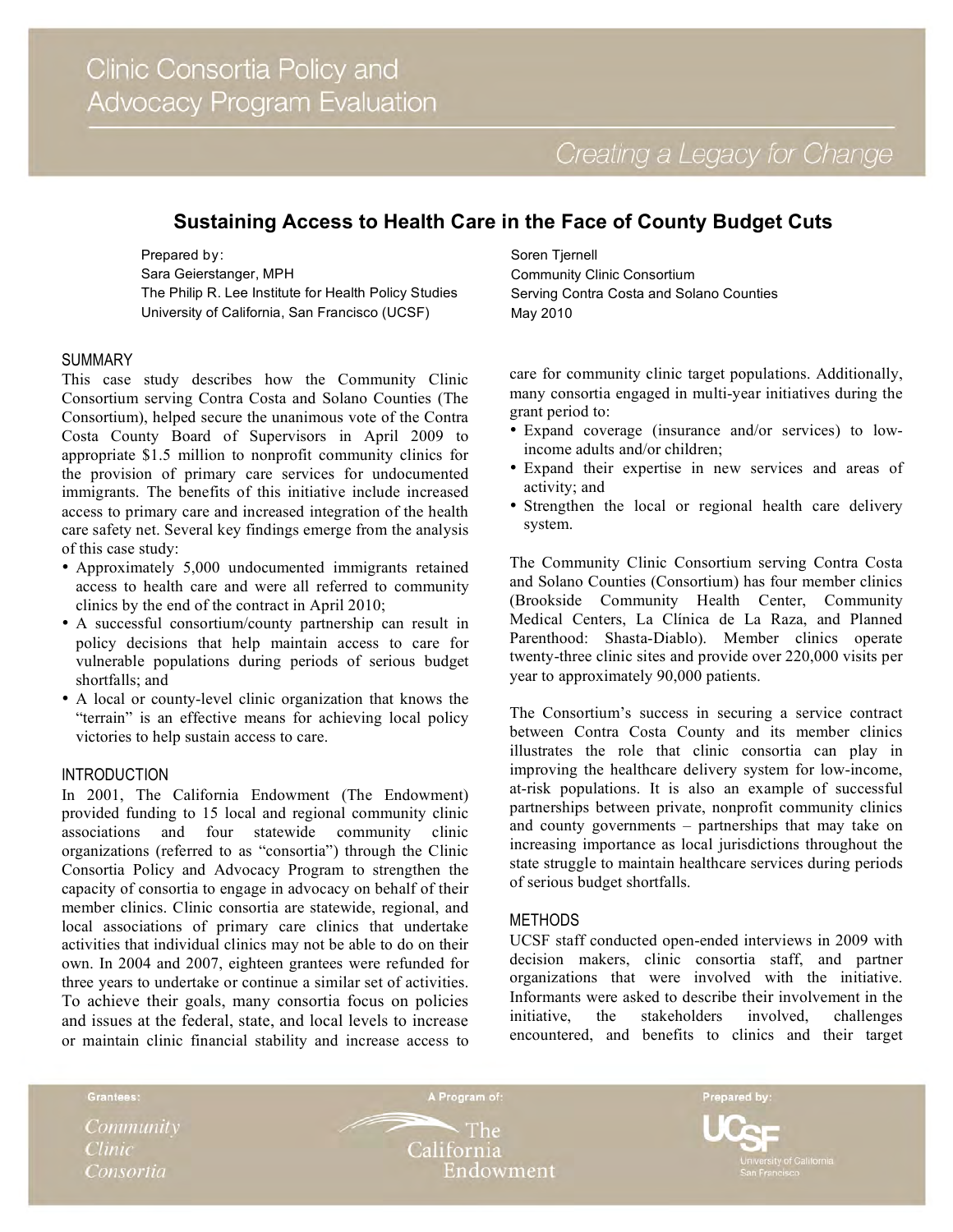populations. (*Please note that lobbying activities were not funded under this program, and are assumed to be funded by other funding sources.)*

# FINDINGS

## ISSUE: ELIMINATION OF COVERAGE FOR UNDOCUMENTED IMMIGRANTS

Contra Costa County has historically offered health care access to its uninsured residents (13 percent of county residents) through the "Basic Health Care" program or BHC. Specifically, the BHC has provided low-income county residents access to a network of 10 county-operated health centers and the county-operated public hospital. The program covers primary and specialty services, inpatient hospital care, and prescription drugs and is virtually free to all enrollees. The recent economic downturn has had an enormous impact on the county budget. In March 2009, the Contra Costa Health Services department (CCHS) proposed eliminating coverage for an estimated 5,500 undocumented immigrant adults under the BHC program, resulting in an annual savings of \$6 million. It was assumed that ending coverage for the adult undocumented patients would deter them from seeking care from county-operated health centers and the county's health system would gain capacity for patient visits that could be reimbursed by insurance programs. The county would continue to provide coverage for low-income undocumented children, and would provide a narrow band of free services to undocumented adults covered by the state Medi-Cal program.

### PROMISING SOLUTION: ADVOCACY TO PRESERVE COVERAGE FOR IMMIGRANTS

The Consortium immediately took the lead in organizing a multi-faceted grassroots advocacy campaign to prevent exclusion of undocumented adults from the BHC program. Its activities included traditional grassroots advocacy, media outreach, as well as closed-door negotiations with county administrators all in an effort to convince the Board of Supervisors to maintain funding for this program.

### MAJOR MILESTONES:

The Consortium produced a fact sheet to describe the impacts of the proposed eligibility restriction and present arguments about why blocking access to primary care through a coverage exclusion would be a "false savings." These talking points became the standard script for all opponents throughout the campaign. Its message points emphasized that the exclusion would result in increased hospital emergency room (ER) visits. ER visits cost much more than primary care clinic visits, and the local ERs were already overwhelmed by uninsured patients. Second, it argued that citizenship screening is not only expensive (\$500,000 per year), but it forces eligible citizens out of health programs because they lack the necessary documentation. A third argument was that the exclusion would be bad for public health because protecting the health of entire communities means preventing the spread of disease, including dangerous epidemics. Thus, the Board's decision to save county funds would weaken the health care safety net relied on by all low-income county residents – citizens and undocumented alike.

Additionally*,* the Consortium coordinated a multipronged campaign to battle the proposed cuts to the BHC. It organized a broad network of county doctors, nonprofit providers of social services, clergy, immigrant rights groups, city council members, health educators, patients, and patient advocacy groups to demonstrate that opposition to the BHC exclusion was widespread throughout the county. It played "quarterback" to this adhoc coalition of stakeholders, providing direction on when and how to advocate against the county's proposal. The Consortium made presentations at community meetings, contacted advocacy leaders directly, and chronicled the county budget negotiations on its weblog, Hub and Spoke.

The Consortium also partnered with medical providers in the county's health center/hospital system who objected on public health and moral grounds to the proposed cuts. The Consortium provided materials, information, and logistical support to these county doctors as they staged a well-covered press conference on the grounds of the county hospital.

Finally, the Consortium scheduled meetings with each County Supervisor to discuss community clinic concerns and to present a range of cost-cutting alternatives to the proposed BHC exclusion. The Consortium also coordinated the broader coalition's public comments at multiple meetings of the entire Board of Supervisors. It was successful in elevating the issue to the top of county budget discussions. The Supervisors agreed that cutting off a population of patients from access to health care was bad public health policy, and should be avoided if possible. However, the Supervisors also reiterated that the county's budget shortfall forced them and the Health Department to make deep cuts to services – like health care to undocumented immigrants – that they believed were not mandated to be provided by state law.

In response, the Consortium developed a "Plan B" strategy for the county to contract with community clinics to provide primary healthcare services to undocumented adults. The new proposal would protect public health, stave off a flood of patients into area ERs, and bolster the nonprofit community clinics that would have been strained in providing services to thousands of additional uninsured patients without compensation.

In March 2009, as anticipated, the Contra Costa Board of Supervisors voted to adopt the Health Department's proposed elimination of BHC coverage for undocumented adult patients. However, the Board voted unanimously in April 2009 to take \$1.5 million from its reserves to reimburse community clinics for services to undocumented adults. The resulting contract between the county's Health Department and the community clinics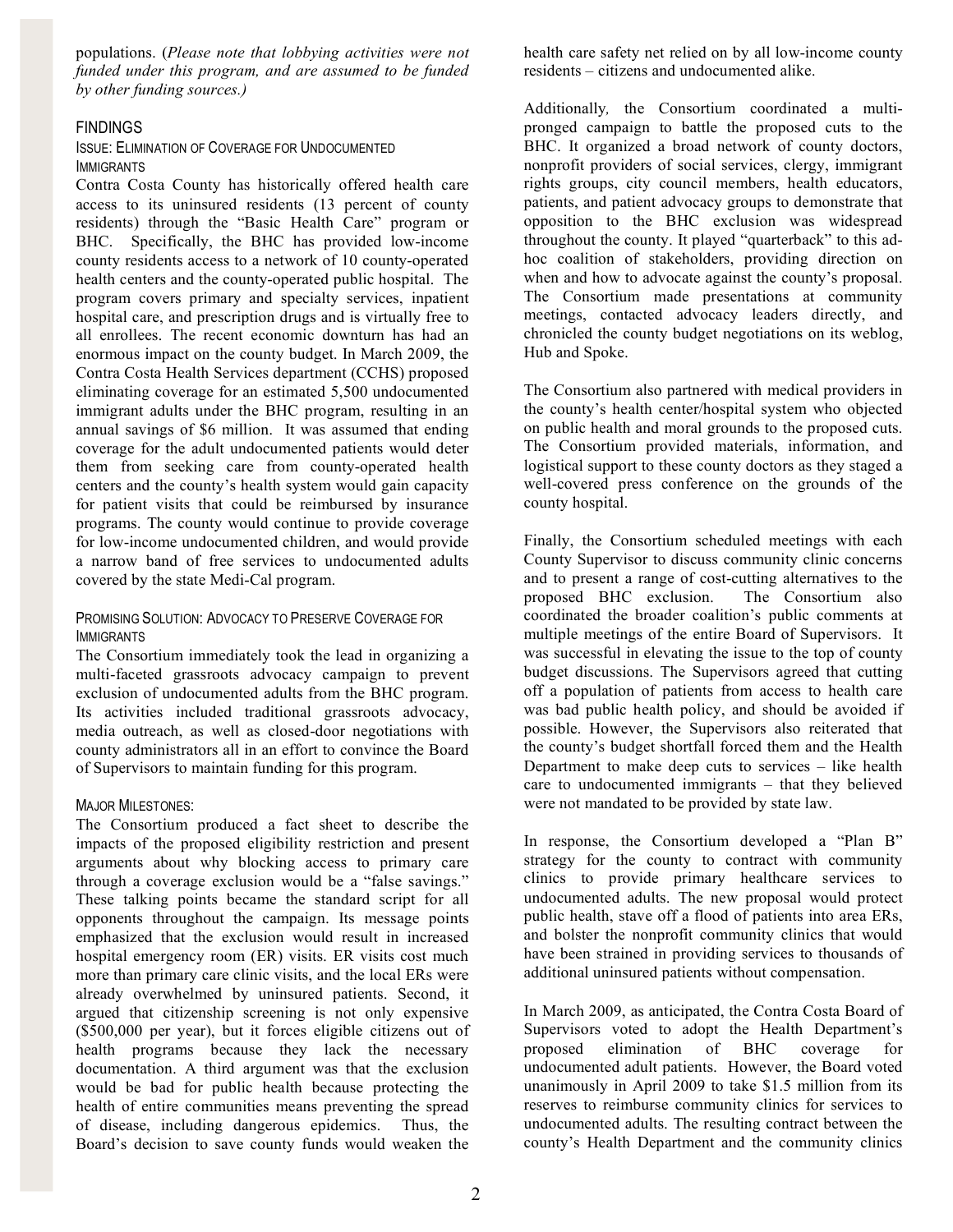provided each of the three clinics \$100,000 in start-up funding and dedicated the balance of the funds to reimbursing clinics for patient visits at the rate of \$100 per visit. Moreover, the Board directed the Health Department to work with community clinics and other community providers to find innovative ways to deliver medical services to low-income residents.

*Partnerships and collaborations:* Over the past decade, the Consortium has established successful partnerships with key county stakeholders that it could leverage in this initiative. For example, during this effort the Consortium met with core supporters on the Board of Supervisors to propose alternatives to the health department's proposal. In addition, it enlisted support of local State Legislators, two of whom contacted County Supervisors to express their opposition to the proposal.

Another important partnership was with the Human Services Alliance of Contra Costa, a coalition of health and social service nonprofits that contract with the county. The Consortium asked the Alliance to jointly advocate to protest the county's plan. The Alliance participated in strategy meetings, attended key Board meetings, testified against the county's proposed health coverage reductions, and communicated with its members about the scope and impact of the issue.

**Partner Perspective:** [The Consortium] has become an invaluable partner in formulating advocacy strategies, galvanizing community support, and mobilizing diverse stakeholders to take action. This has been particularly true around health funding/budget issues, and around encouraging increased collaboration between public, private and community-based health care providers to better serve the needs of low-income and under-served populations. –*The Human Services Alliance of Contra Costa*

In addition, the Consortium rallied community organizations, including the local PICO affiliate, and city council members to lobby individual Supervisors. For example, the Contra Costa Interfaith Supporting Community Organization (CCISCO) organized patient advocates to argue for the rights of the uninsured. Finally, the California Immigrant Policy Center, a non-partisan, non-profit statewide organization that seeks to inform public debate and policy decisions on issues affecting the state's immigrants and their families, provided crucial research and information, helping the Consortium frame the issue and develop its messaging.

*Overcoming challenges:* Although there was no organized opposition to the use of county general fund reserves to reimburse community clinics, there were individual constituents who telephoned and wrote letters demanding to know why services were being provided to the undocumented in the first place. Thus the budget discussions provided an opportunity for some to argue against any government services for undocumented immigrants.

Additional challenges face the Consortium. As the appropriated funds from the General Fund reserves diminish, community clinics will be expected to continue caring for the undocumented adult population without the same level of county support. Also, the \$1.5 million that the Board of Supervisors dedicated to preserving primary care access did not cover specialty care or hospital care services for undocumented adults, as these fall beyond the scope of community clinic services. The Consortium is working with its member clinics to address this gap under a Specialty Care Access grant provided by Kaiser. Among other aspects of the grant, the Consortium facilitates certain patient referrals from member clinics to a well-established volunteer surgery program, Operation Access.

# ACCOMPLISHMENTS AND BENEFITS

Through its involvement in maintaining access to care on behalf of uninsured adults, the Consortium was able to achieve an unanticipated local policy win benefiting member clinics and their target populations. Using the grant Logic Model, the short and long-term outcomes of planning and advocating for funding for community clinics include the following:

*Increased grantee capacity in policy advocacy:* The BHC campaign required the Consortium to build a network of supporters that continues to form the core of the organization's ongoing grassroots advocacy. For example, several of the same groups that worked together on the 2009 BHC campaign came back together to fight against disproportionate health department cuts in 2010 – with the Consortium again playing a leadership role.

*Increased policymaker awareness of safety net and clinic policy issues:* Consortium advocacy efforts brought the needs of the uninsured population front and center to the Board of Supervisors via coverage in the media, meetings, fact sheets, and testimony. The Consortium put the Board on notice that when it attempts to reduce services to vulnerable members of the undocumented, the community will rally to maintain access care. Particularly in this time of dire budget cuts, this constant focus is vital to preserving the safety net.

*Policymaker Perspective:* The Consortium was great about meeting with county staff and reaching out to the public and community groups to present information about how this proposal could be a win-win. They were very helpful in providing data and fact sheets. *- Chief of Staff for Supervisor Susan Bonilla, Contra Costa County, District 4*

*Increased policymaker support of safety net and clinic policy issues:* The Board of Supervisors demonstrated its support for community clinics by voting unanimously to use \$1.5 million in one-time funding from county reserves.

*Strengthened clinic operations:* The Consortium worked with clinic and county physicians on patient transfer and